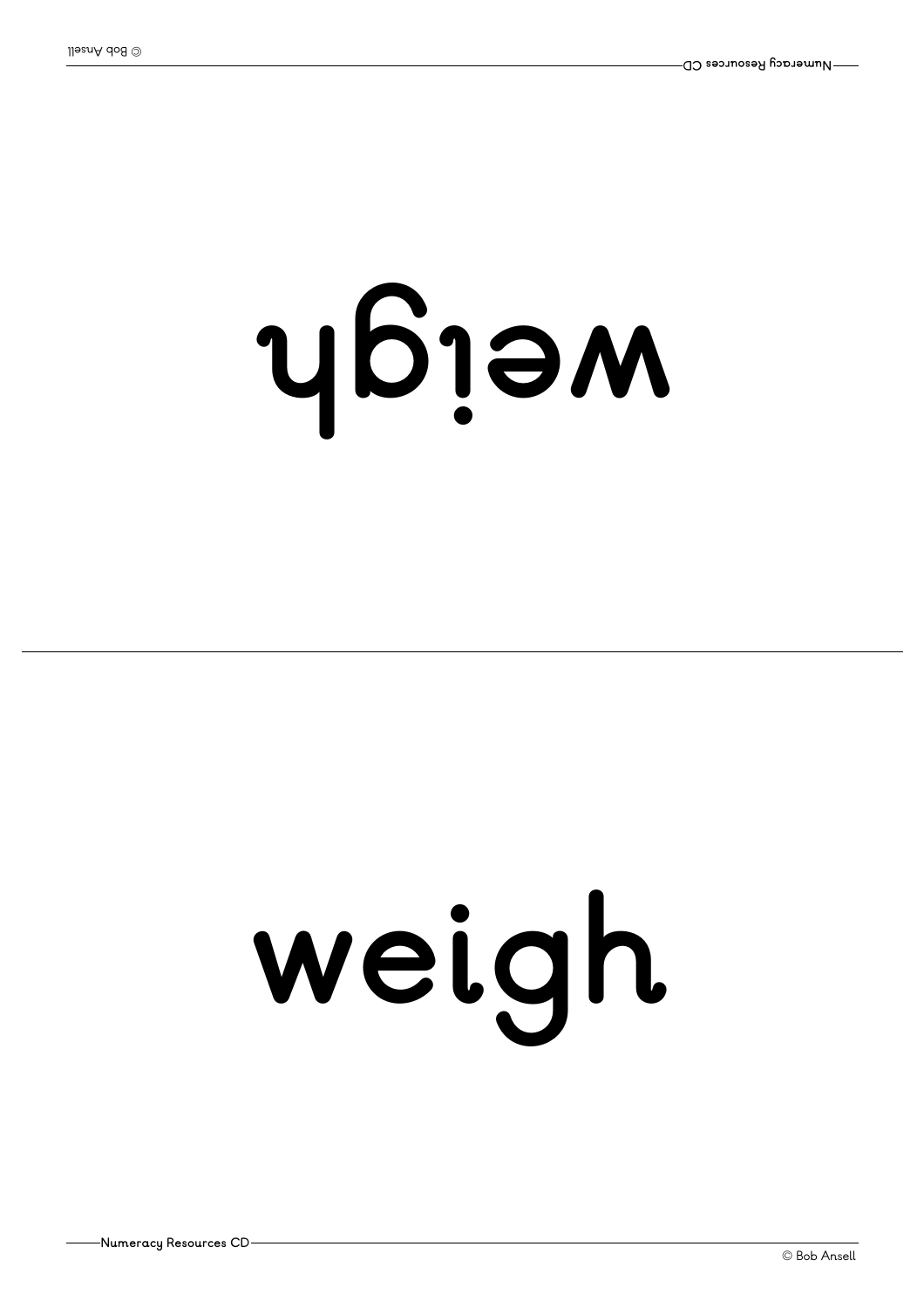## **<sup>s</sup> <sup>h</sup>gi ew**

# **weighs**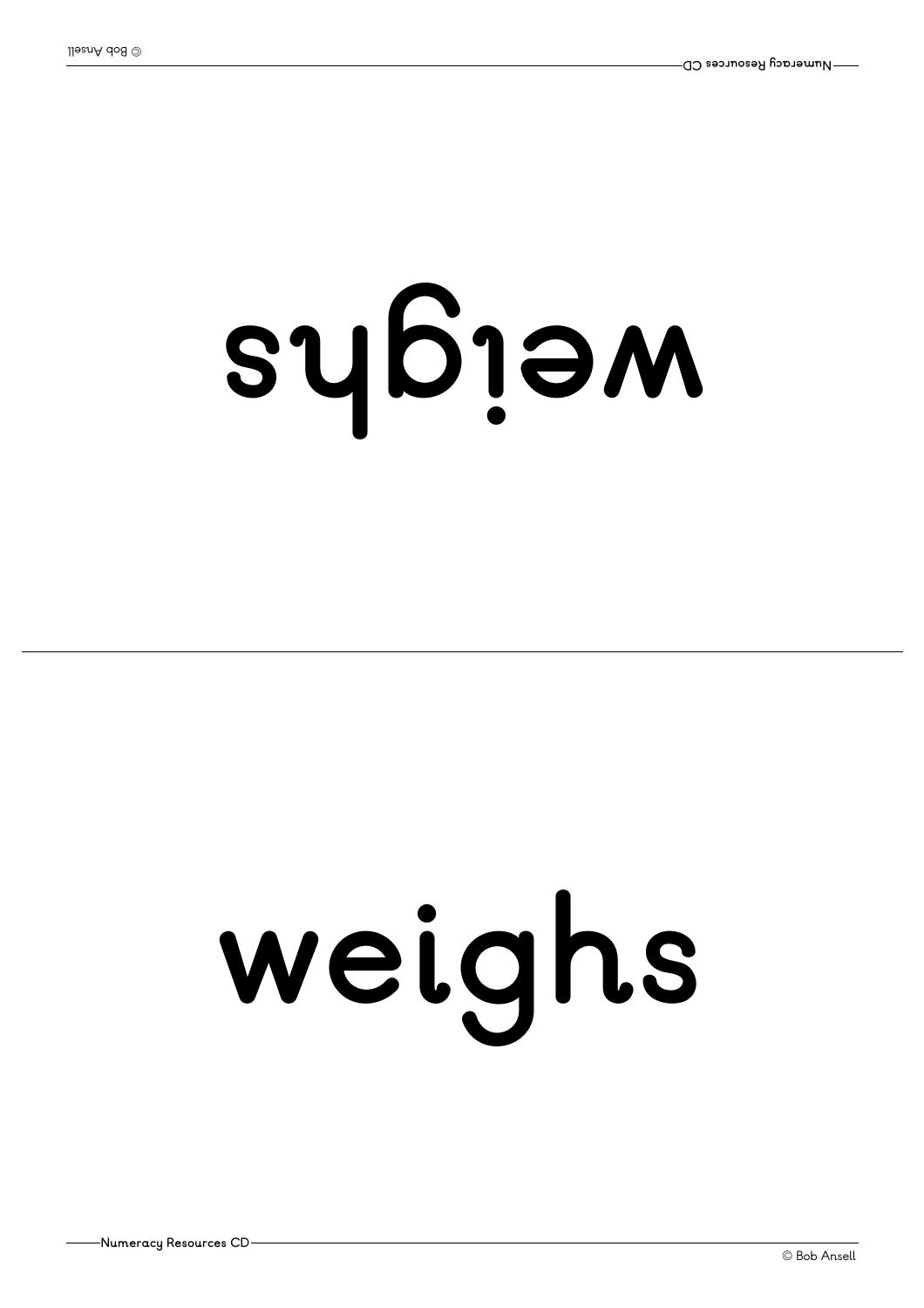## **thgi ew**

# **weight**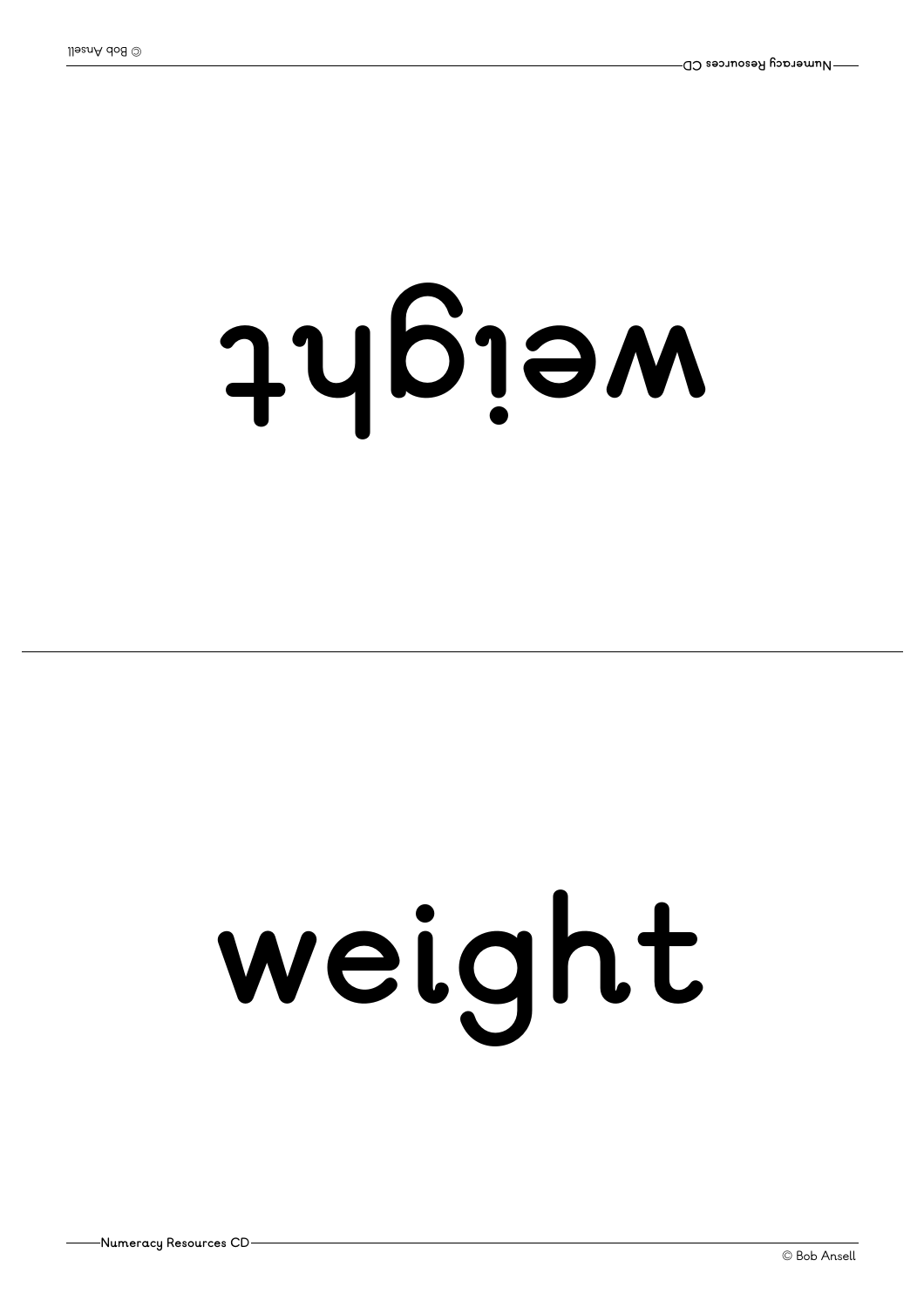## **secnal ab**

## **balances**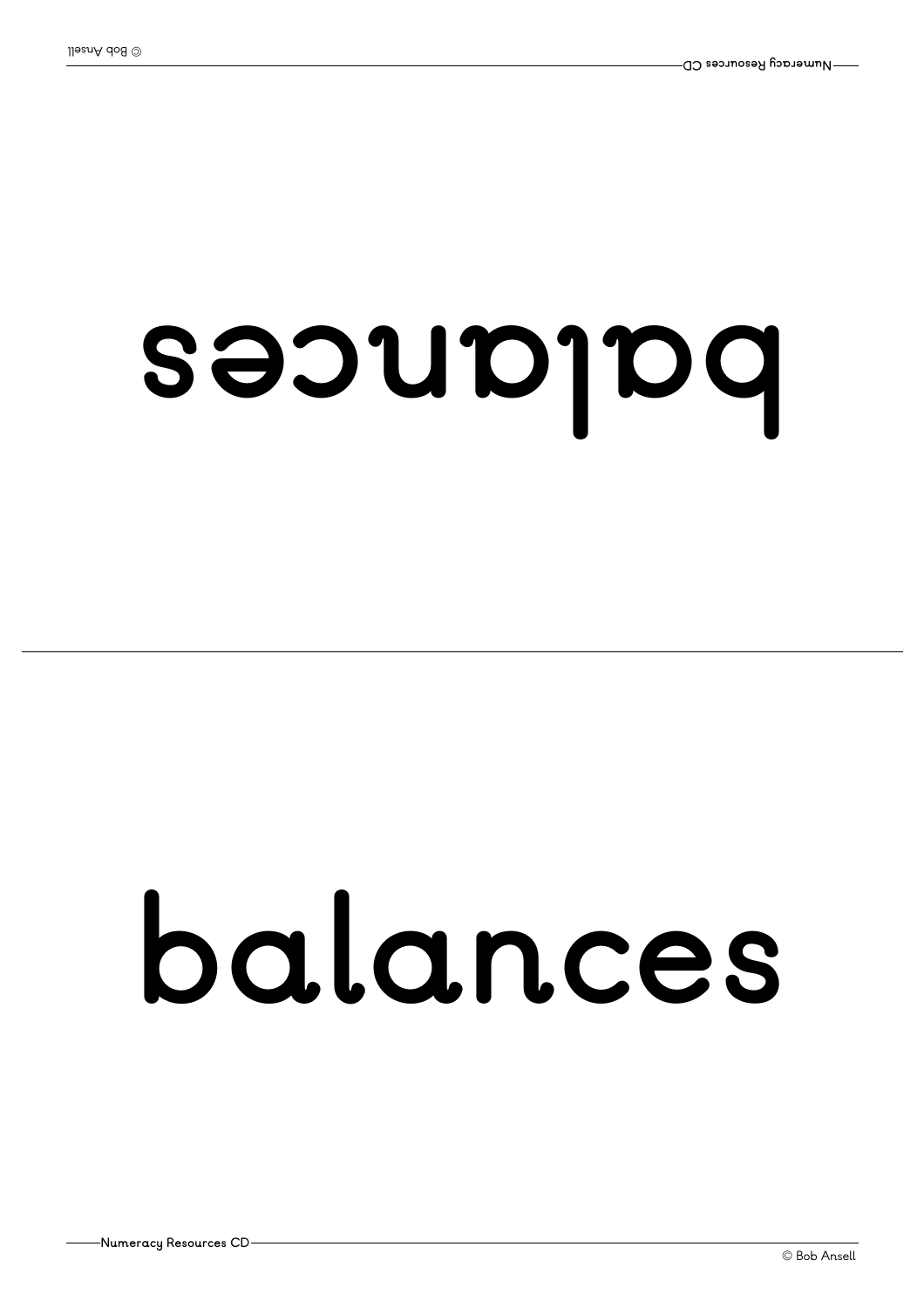## **yv aeh**

# **heavy**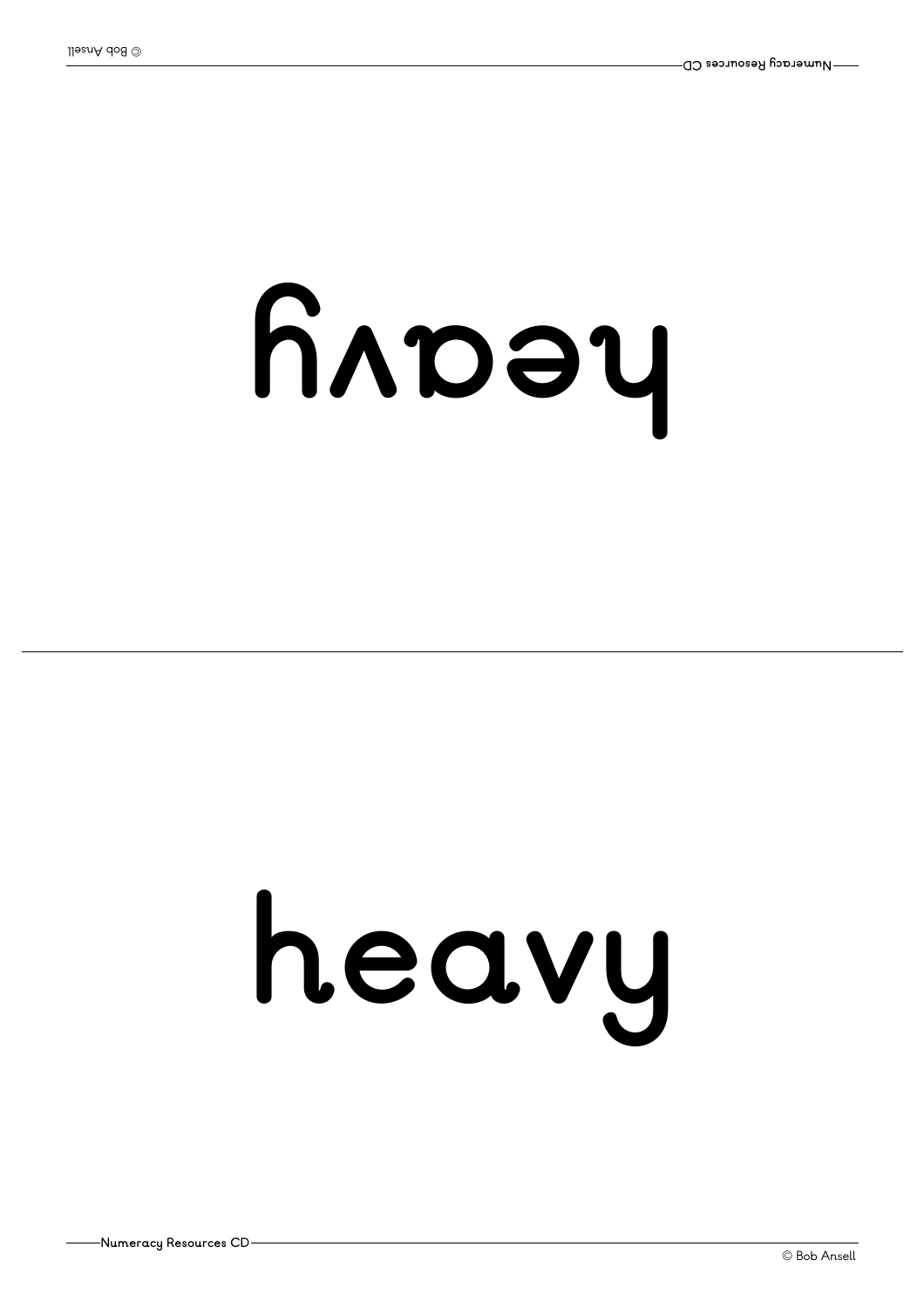# **thgil**

# **light**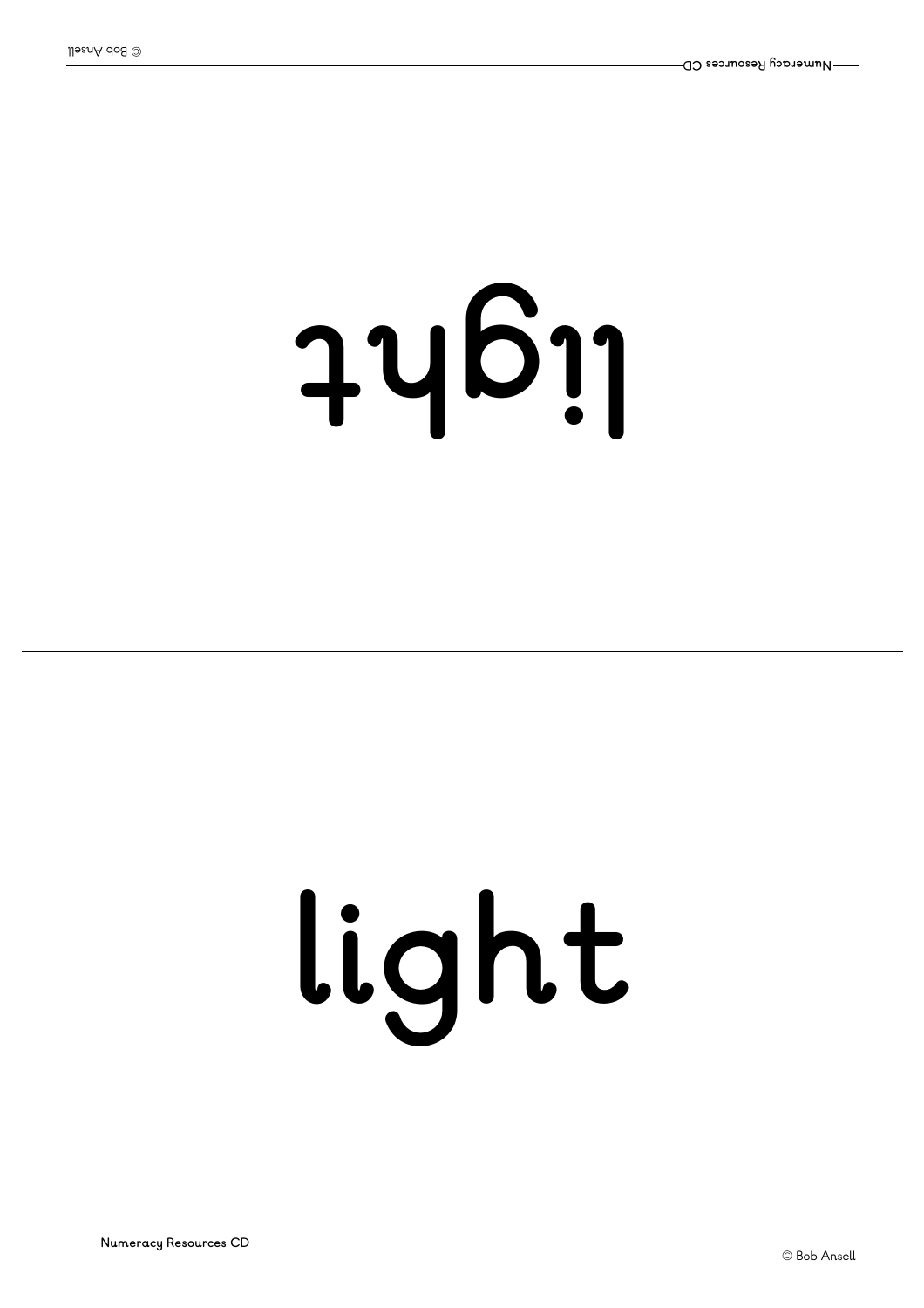#### **<sup>r</sup> ei <sup>v</sup> aeh**

### **heavier**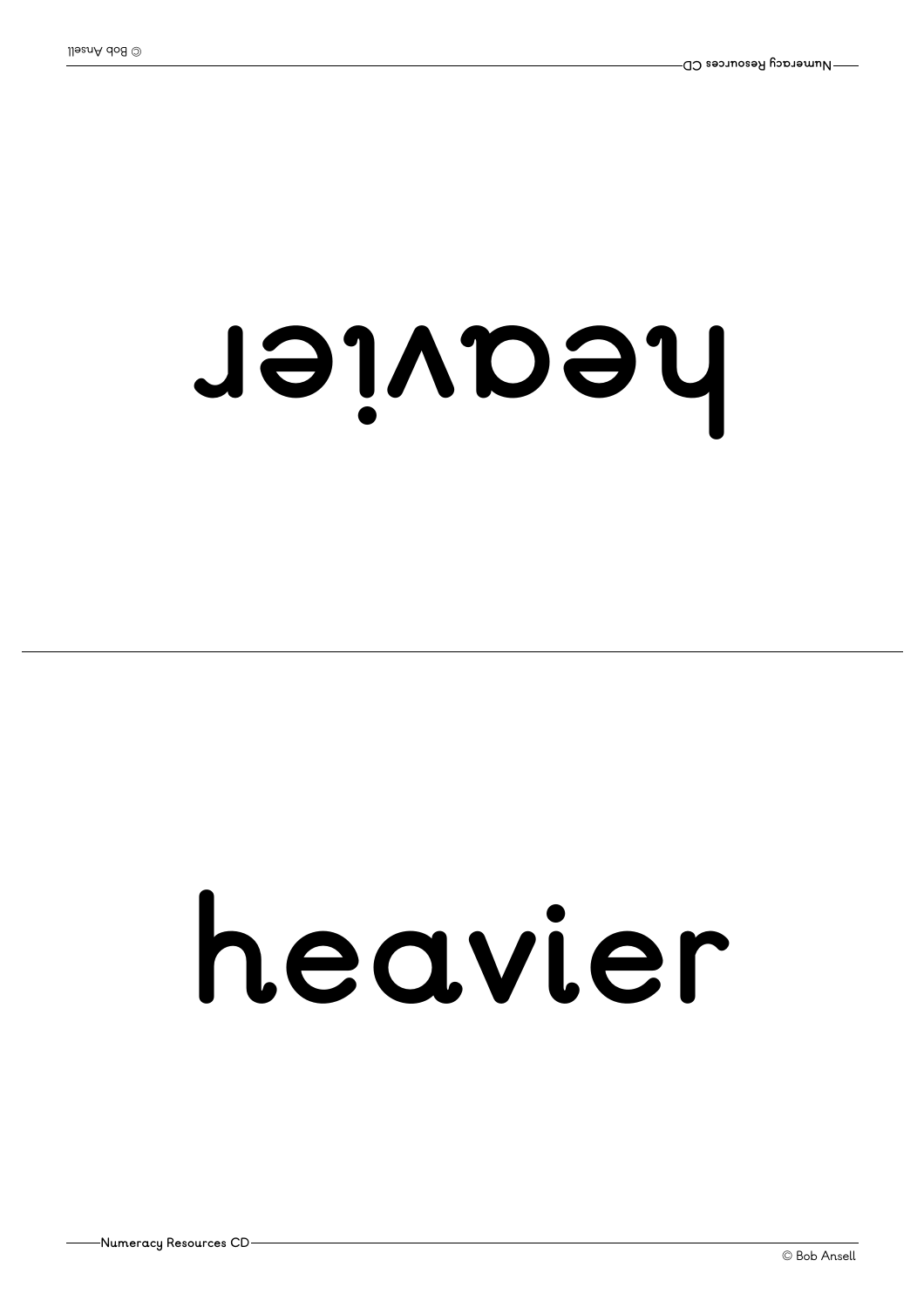# **<sup>r</sup> ethgil**

# **lighter**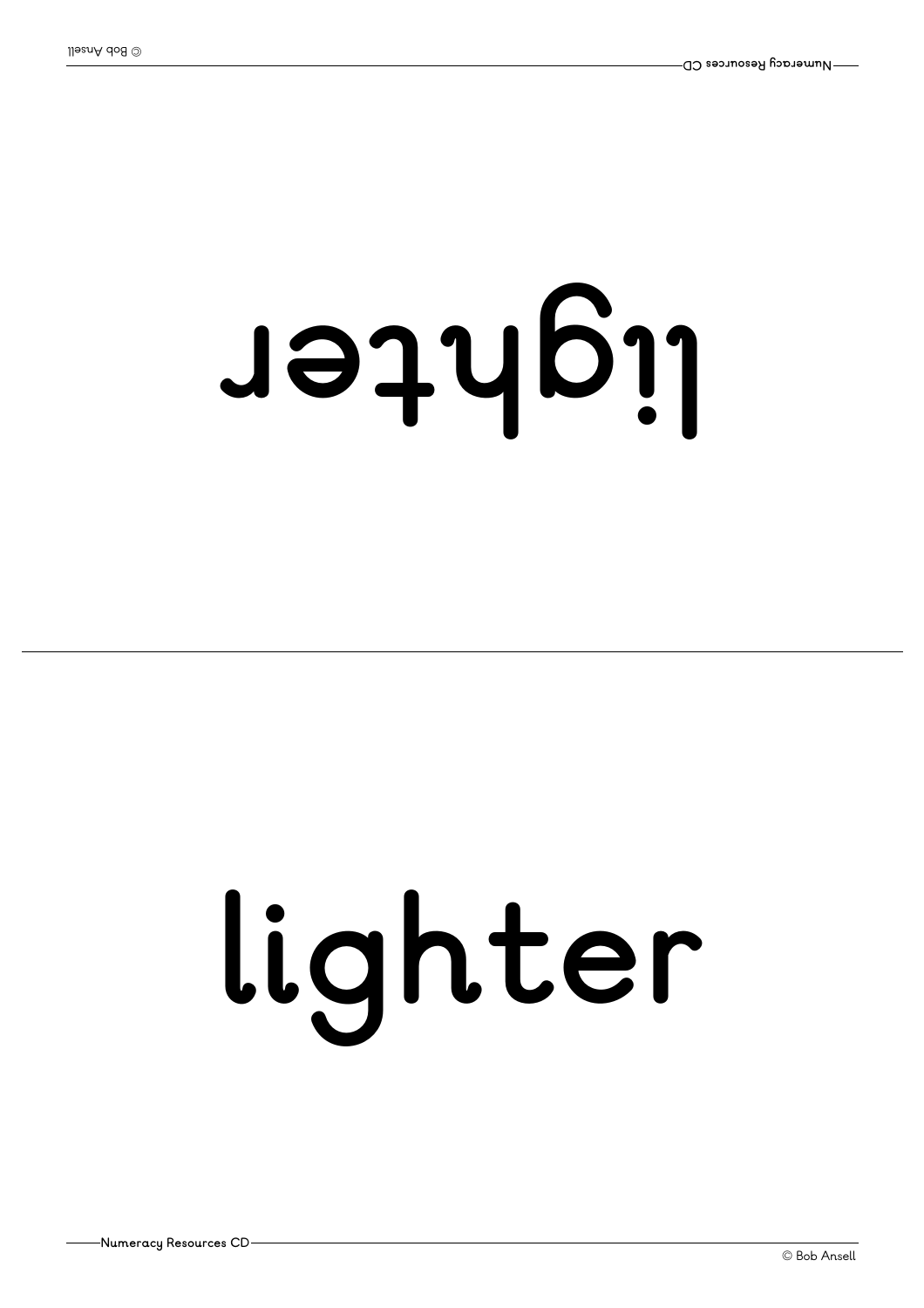#### **tsei <sup>v</sup> aeh**

### **heaviest**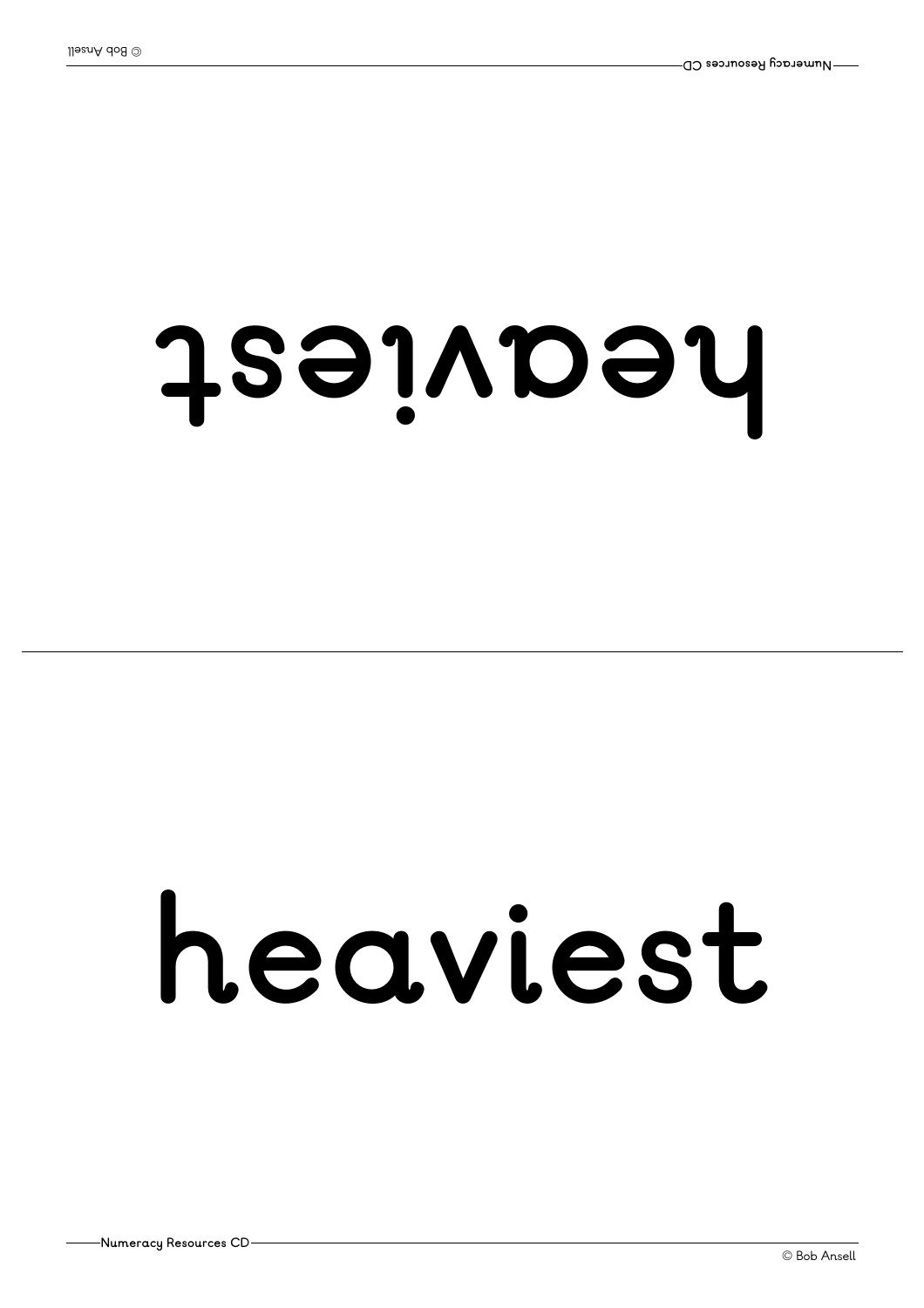# **tsethgil**

# **lightest**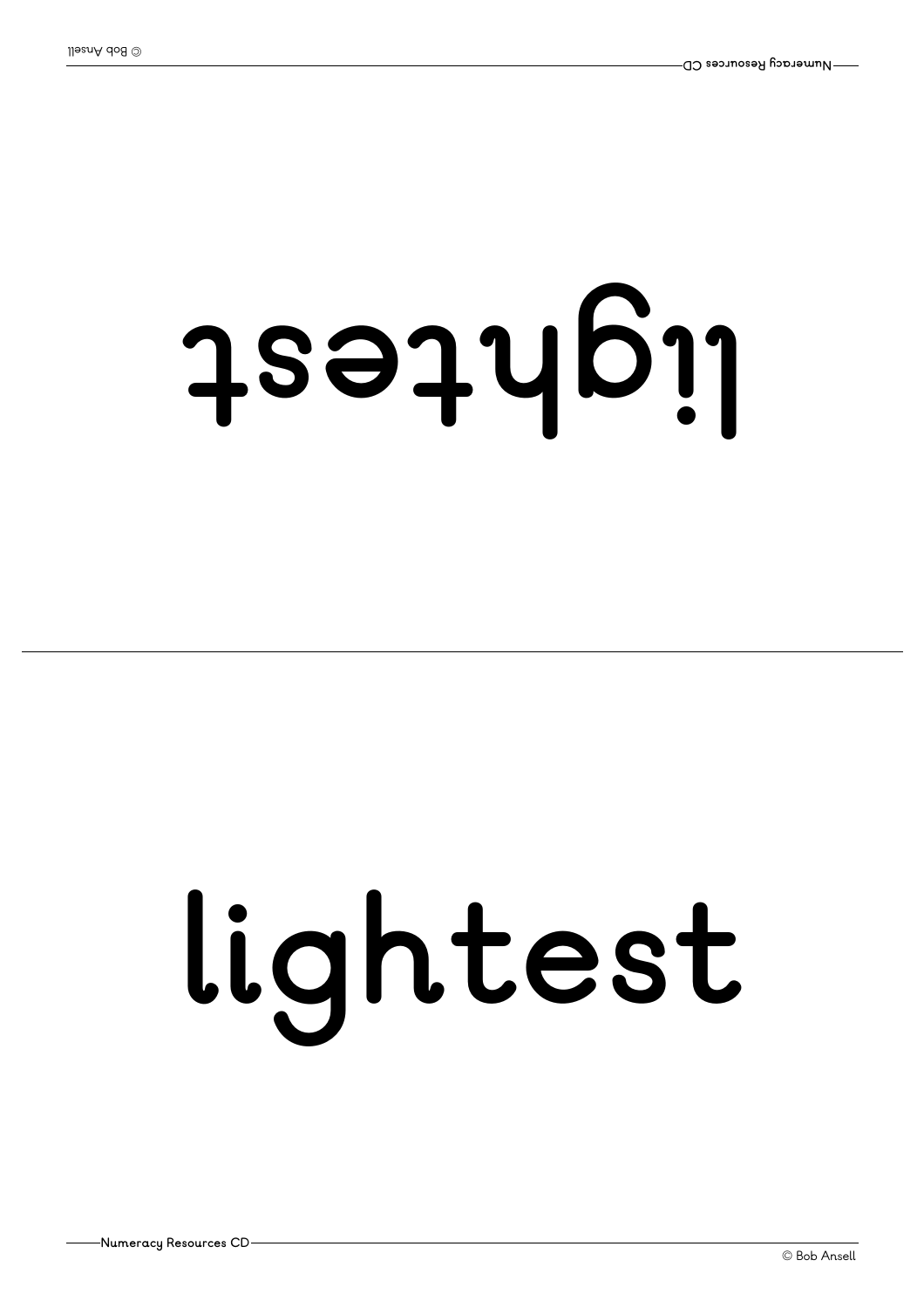# **mar goli <sup>k</sup>**

# **kilogram**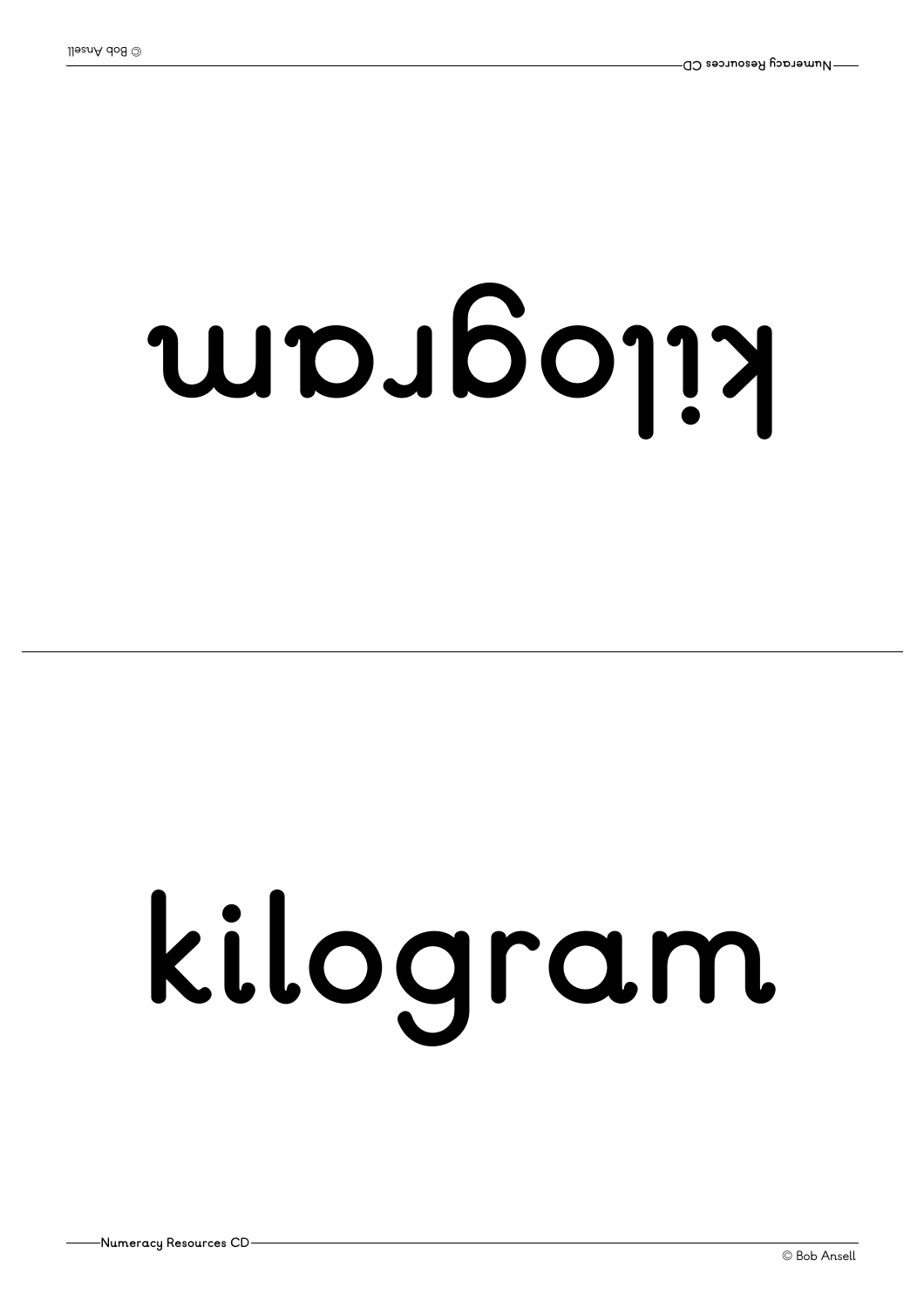# **-fl ah mar goli <sup>k</sup>**

## **halfkilogram**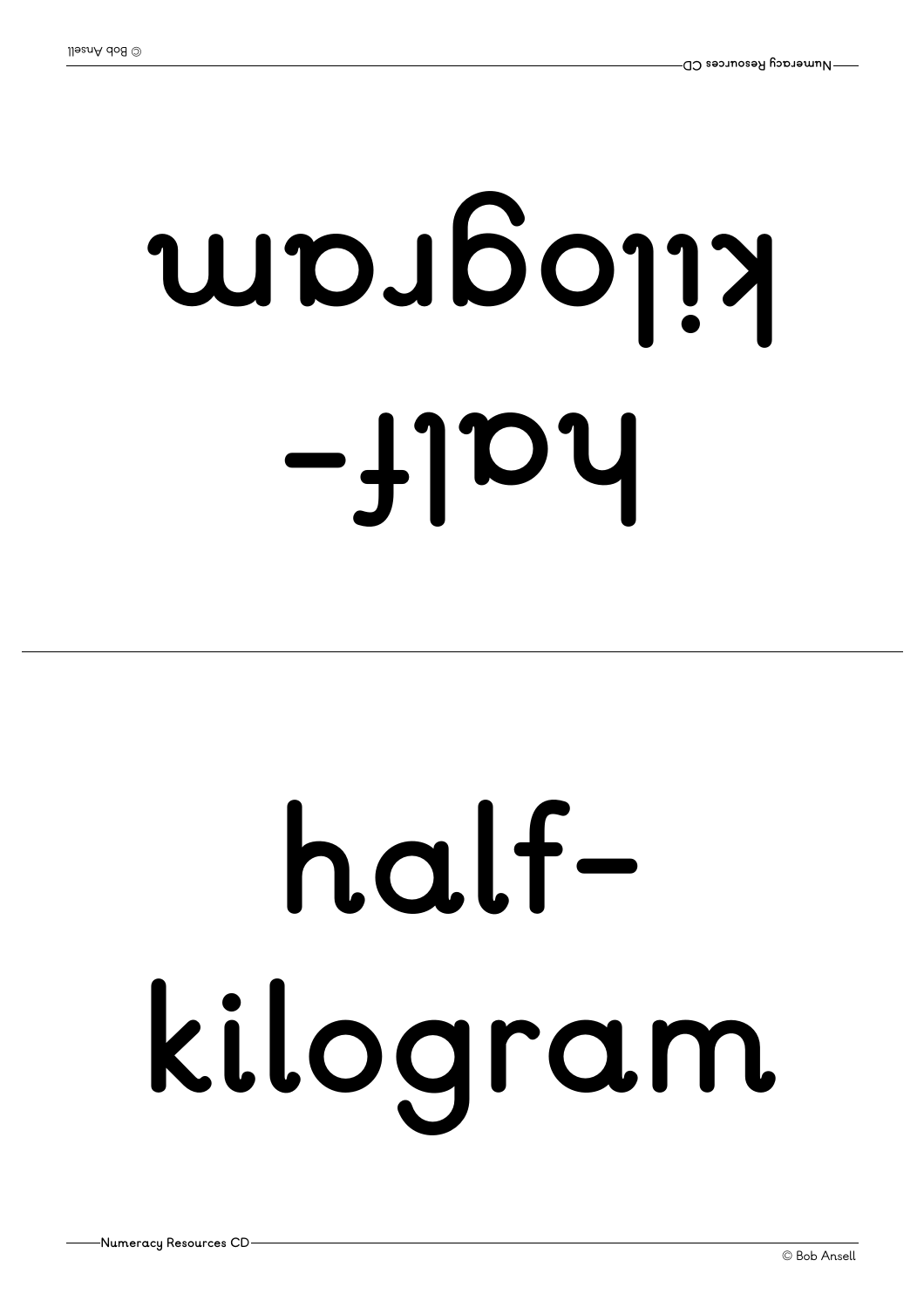### **mar g**

### **gram**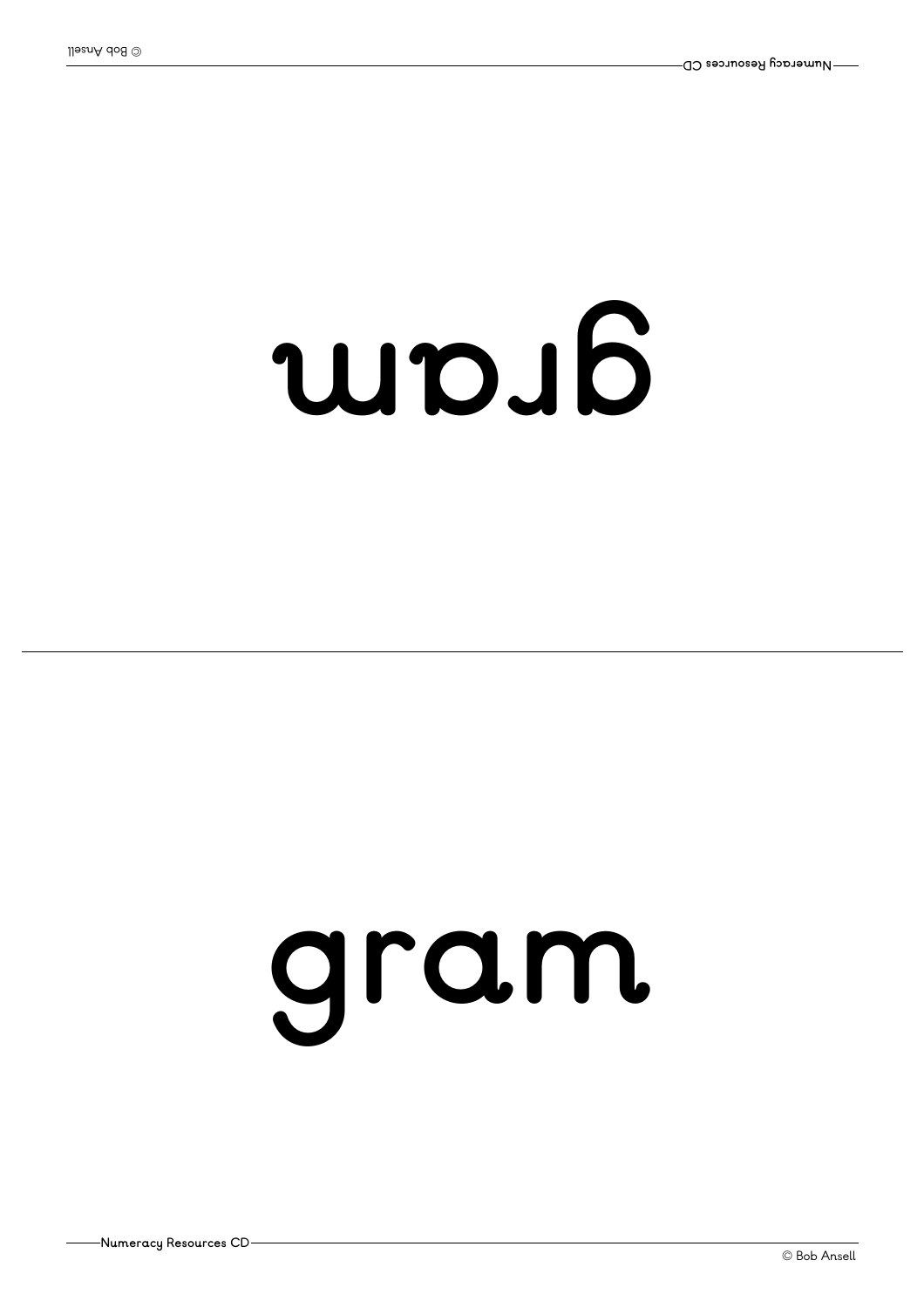## **ecnal ab**

## **balance**